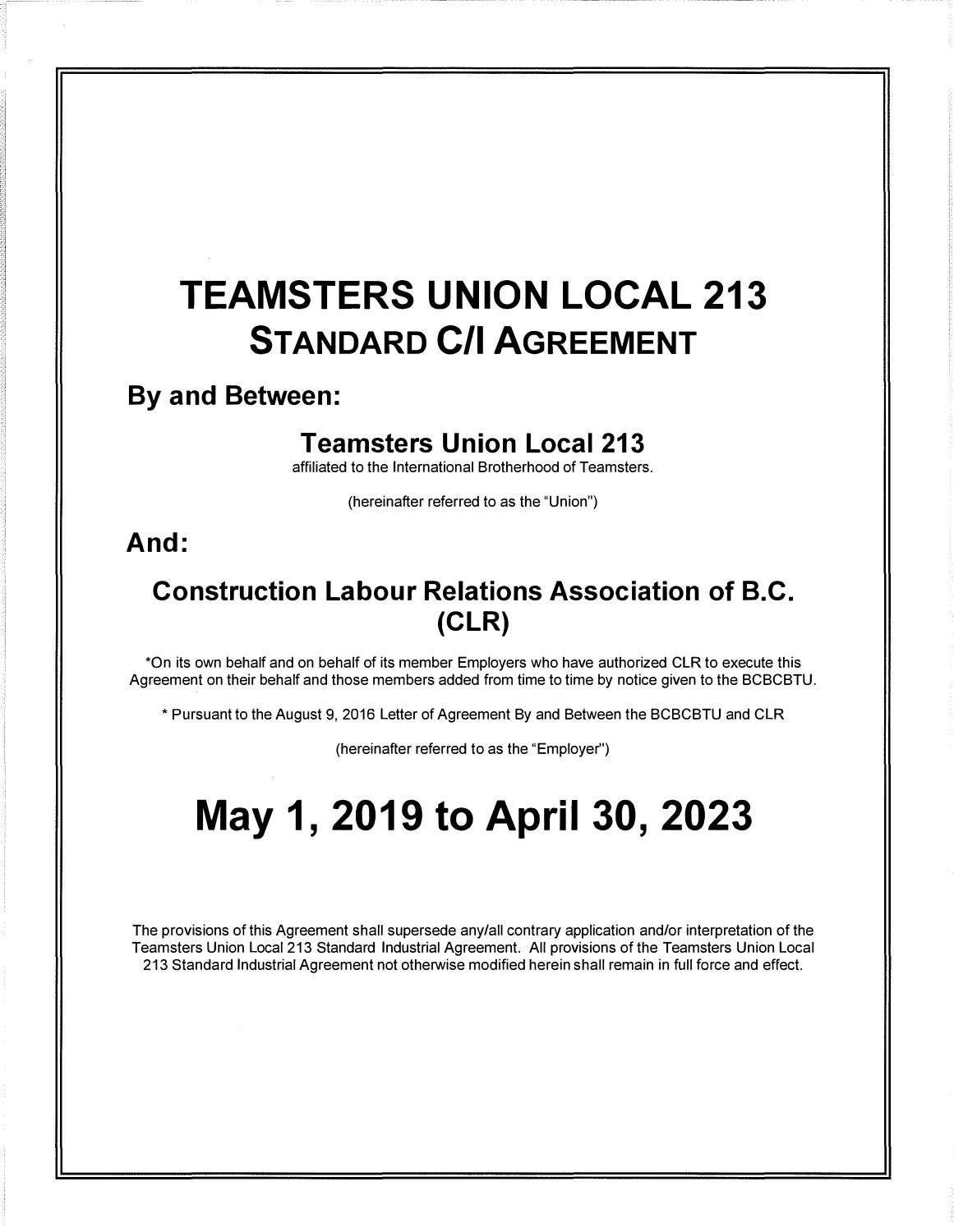This Agreement shall govern only commercial/institutional work which is within the work jurisdiction of the teamsters and which is being performed by bargaining unit members who are employees of any CLR contractors that perform commercial/institutional work.

- 1. (a) Unless otherwise mutually agreed by the parties, in writing, all work performed within the Lower Mainland/Fraser Valley shall be governed by the Teamsters Union Local 213 Standard C/I Agreement, other than work performed on an industrial project where all employers that were legitimately competing for the available work are signatory with a BCBCBTU affiliate union.
	- (b) The Lower Mainland/Fraser Valley shall be inclusive of West Vancouver to the west, Chilliwack to the east, and all cities, towns, municipalities, villages, communities, etc. in between.

Industrial construction shall be defined as: production plants such as pulp mills; chemical plants; refineries, including the transmission facilities; metre pumping; compressor stations; munitions plants; mines and smelters; power generating plants; bulk loading terminals; dams; breweries; and any/all other projects which are mutually agreed to by the parties. Notwithstanding the foregoing, if a project is designated as an industrial construction project for the pipefitter, it shall also be designated as an industrial construction project for Teamsters Union Local 213.

- 2. The Employer may contract out work where the Employer: (a) cannot perform the work in a manner that is competitive in terms of cost, or quality, or within required time limits, or (b) the prime contract requires the contractor to accept the lowest qualified tender price for any/all subcontracted work.
- 3. The Union shall not restricUlimit, in any way or for any reason, an Employer's right to contract for work on a project and to complete such work. The foregoing shall apply regardless of the union affiliation, or lack thereof, of any individual who may also be working on such project, and/or the work such individuals may be performing.
- 4. The schedules of minimum straight time hourly wage rates as provided for within Schedules "A1" and "A2" attached shall apply to all work performed in accordance with this Agreement with respect to equipment operators.
- 5. The schedules of Employer contributions and employee deductions as provided for within Schedule "B" shall apply to all work performed in accordance with this Agreement. All Employer contributions shall be calculated on the basis of hours worked.
- 6. Annual vacation pay and statutory holiday pay shall be combined at the total rate of eight percent (8%) of gross earnings, and shall be paid to each employee on each pay cheque and upon termination of employment. The Friday preceding Labour Day may be floated and the day therefore worked at straight time rates, with an alternate day scheduled to be taken off as mutually agreed between the Employer and the employee.
- 7. The Employer may schedule an afternoon and/or night shift if/as required. It shall not be necessary for there to be a day shift in order for there to be an afternoon shift and/or a night shift. Nor shall it be necessary to maintain an afternoon shift and/or night shift for consecutive days in order to constitute such a shift.
- 8. The Employer shall pay a shift premium to any Employee who is employed on an afternoon or night shift. This premium shall not attract Vacation and Holiday pay and shall not be paid on any hour paid at overtime rates. The premium shall be adjusted for all Apprentice/Trainee Employee classifications based on their percentage of the equivalent Journeyperson rate. Second and subsequent meal breaks shall not be considered hours worked.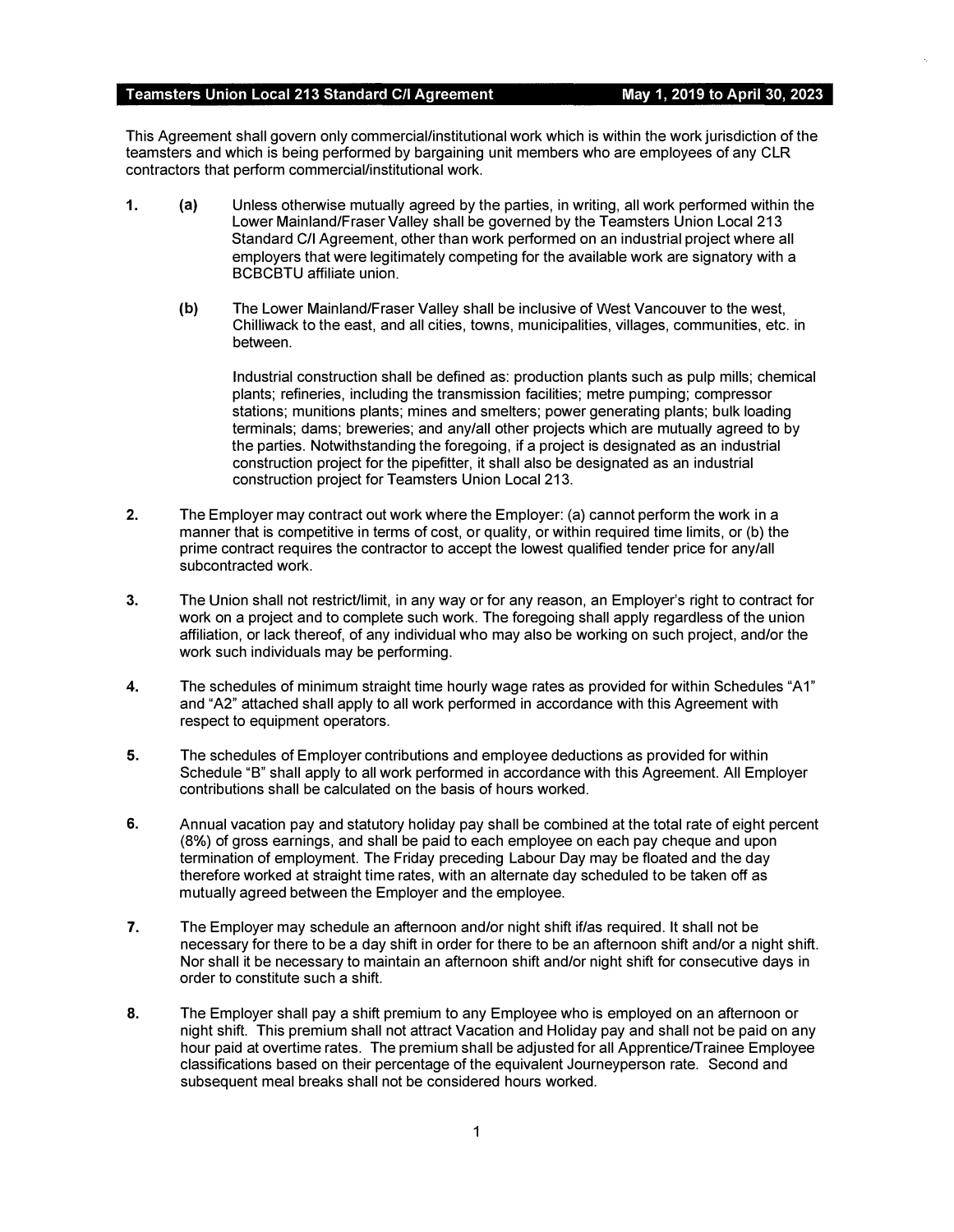- Afternoon Shift the premium shall be three dollars (\$3.00) per hour worked on any shift which commences between 10:00 am and 8:29 pm.
- Night Shift the premium shall be three dollars (\$3.00) per hour worked on any shift which commences between 8:30 pm and 1:00 am.
- 9. When a non-local resident employee is employed on an out-of-town project, the Employer shall supply an "employer supplied room plus daily meal allowance" or, with the mutual agreement of such employee, shall pay a daily "living out allowance" in lieu thereof. The terms of both daily travel as well as initial and terminal travel which shall apply to a non local resident employee on an out-of-town project shall be established on a project by project basis. Such terms shall be mutually agreed upon, in writing, by the Employer and the non local resident employee prior to the commencement of travel. Employers are advised that if such mutual agreement, in writing, cannot be provided to the Union within one (1) week request, the industrial standards for daily travel and initial and terminal travel shall apply.
- 10. On a regular work week, the first eight (8) hours of overtime on Saturdays shall also be paid at one and one-half  $(1\frac{1}{2})$  times the otherwise applicable straight time hourly wage rate. On a compressed work week, the first ten (10) hours of overtime worked on the Friday of a Monday through Thursday compressed work week, or on the Monday of a Tuesday through Friday compressed work week, shall be payable at one and one-half  $(1\frac{1}{2})$  times the otherwise applicable straight time hourly wage rate.

For the duration of the 2019-2023 collective agreement, the first ten (10) hours of overtime on Saturday shall be payable at one and one half (1\%) times the applicable hourly rate. See the Saturday overtime LOU for more information.

- 11. Any work hours under the forty (40) hour weekly maximum missed during the regular work week may be made up on a Saturday at straight time upon mutual agreement between the employee(s) and Employer. When all employees on the crew are sent home on the same day, they shall be provided the same opportunity to work Saturday at straight time, although each employee shall retain the right to decline such opportunity.
- 12. The starting and stopping time on a project may be varied by a maximum of two (2) hours earlier or later than the otherwise required start time of the shift upon mutual agreement of the Employer and the majority of Teamster Union Local 213 members employed on such project.
- 13. After there are two (2) teamsters cleared through the dispatch system to a specific commercial/institutional project, the Employer may exercise the option to obtain employees elsewhere, it being understood that employees so hired shall meet the Union qualifications and shall posses the skills, ability and expertise to perform the available work.
- 14. The list of employee classifications and groups in Appendix "A" shall apply on commercial/ institutional projects.

Dated this  $\sqrt{6}$  day of December, 2019 Dated this  $23$  day of December, 2019

Signed on behalf of: Signed on behalf of:

Construction Labour Relations Association of BC

Teamsters Union Local-213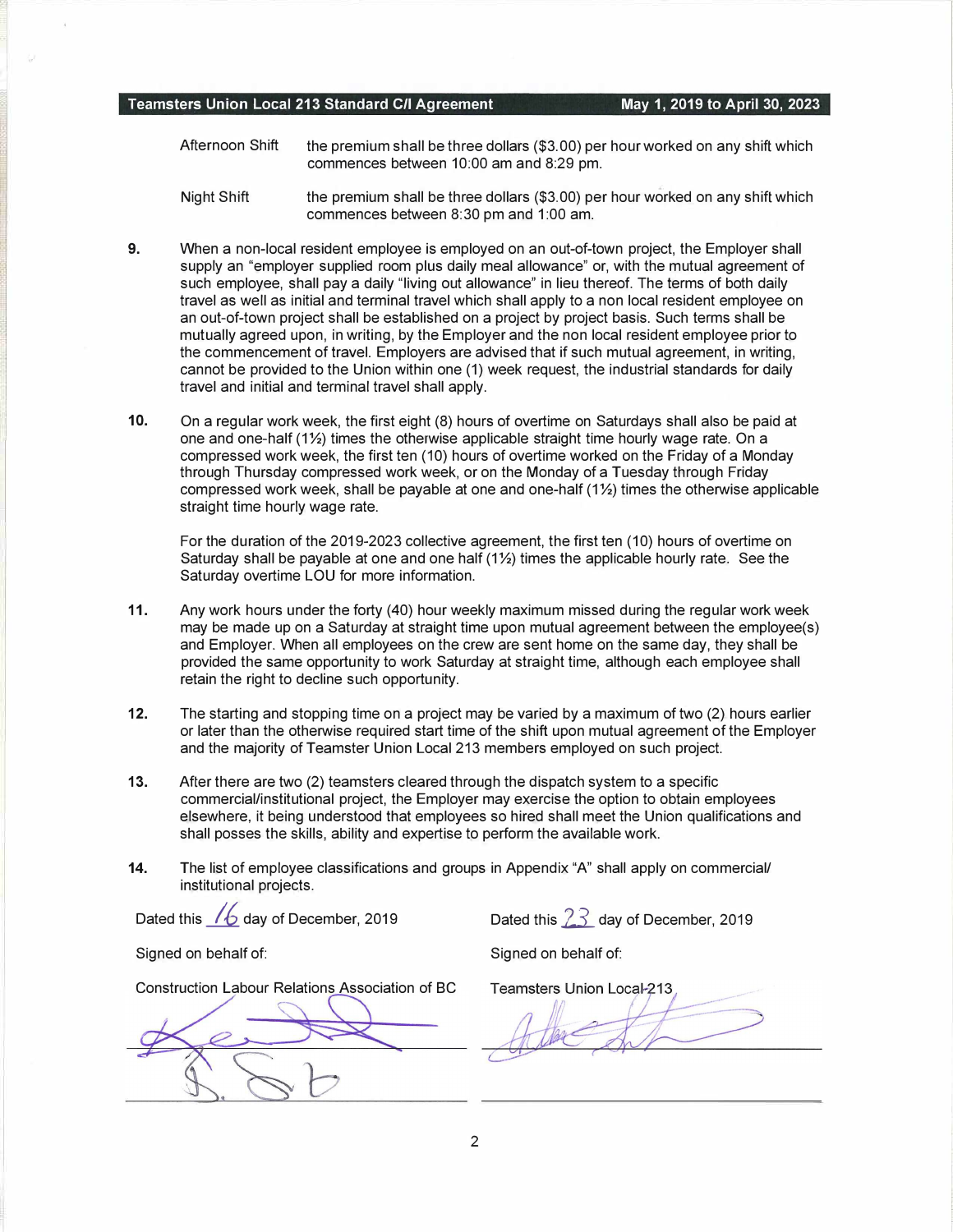#### Letter of Understanding - Saturday Overtime Rates

To assist the Parties in the securing of more of the current market share of work in the Construction Industry in the Province of BC, a committee of equal representation from the BCBCBTU and CLR shall be established within six (6) months from the date of these recommendations and shall meet on a quarterly basis thereafter to determine the effect the following amendment has had on the securing of new contracts by CLR. CLR (and its members) shall provide the committee with such information as required to make the determination.

For the term of the renewed collective agreement expiring on April 30, 2023 unless renewed by mutual agreement, effective the first of the month following the date of implementation of these recommendations (July 1, 2019), overtime for the first ten (10) hours on Saturdays shall be paid at the rate of time and onehalf (1.5x) times the applicable straight time hourly rate and double time thereafter.

Dated this  $/$   $\bullet$  day of December, 2019

Dated this  $23$  day of December, 2019

Signed on behalf of:

Signed on behalf of:

Construction Labour Relations Association of BC

Teamsters Union Local 213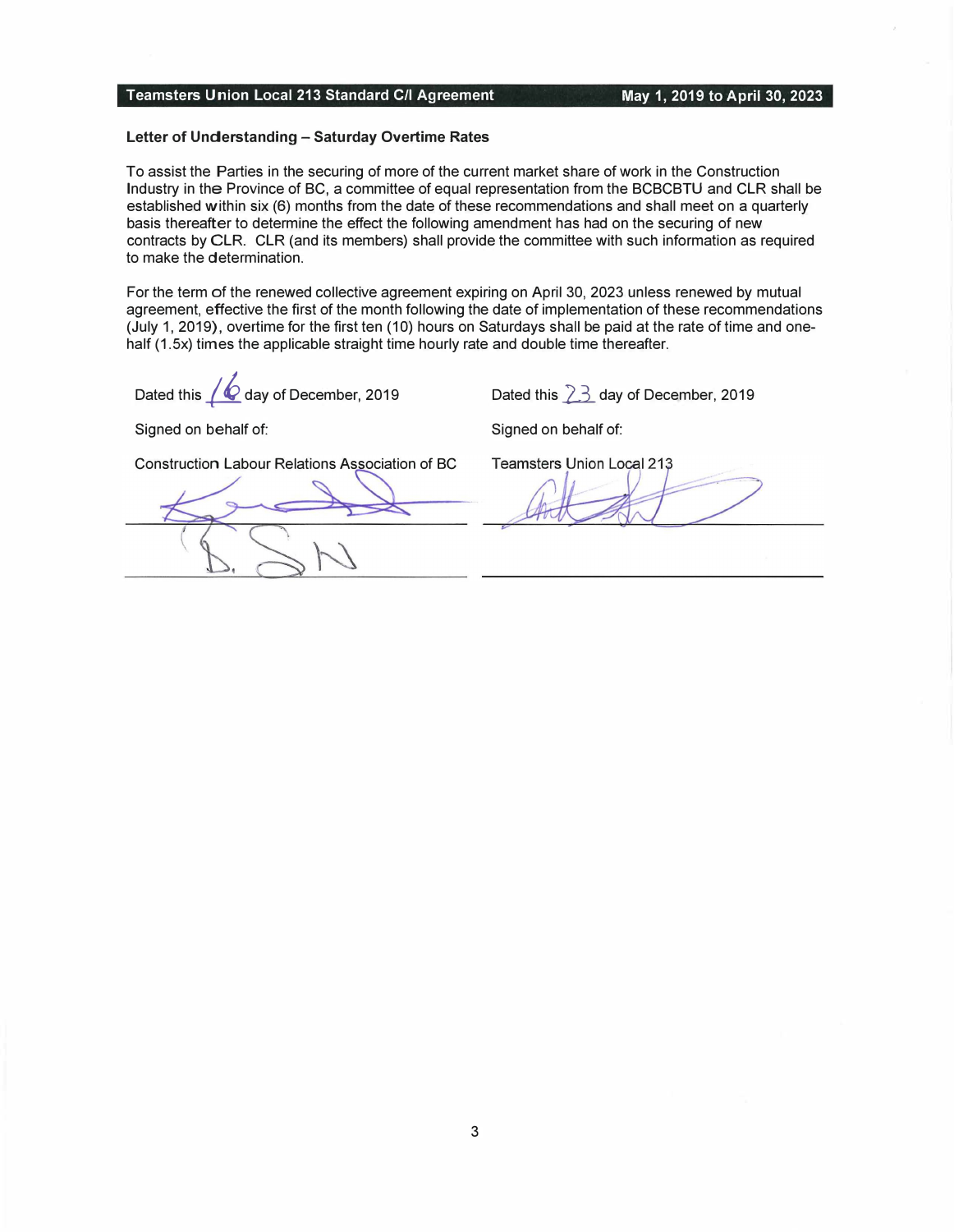# May 1, 2016 to April 30, 2019

# **SCHEDULE "A1"**

# MINIMUM STRAIGHT TIME HOURLY WAGE RATES AND BREAKDOWN OF MONETARY PACKAGE **INSIDE LOWER MAINLAND/FRASER VALLEY**

#### Effective June 17, 2019

|                        |                                                 |                                         |                 |                |                 |             | <b>Employer Contributions</b> |               |                        |                                         |                 |                         |
|------------------------|-------------------------------------------------|-----------------------------------------|-----------------|----------------|-----------------|-------------|-------------------------------|---------------|------------------------|-----------------------------------------|-----------------|-------------------------|
| Group<br><b>Number</b> | <b>Minimum ST</b><br><b>Hourly Wage</b><br>Rate | Vacation/<br><b>Holidav</b><br>Pay (8%) | <b>H/W Plan</b> | <b>Pension</b> | <b>CLR Dues</b> | <b>CIRP</b> | D&A<br><b>Policy</b>          | <b>JAPlan</b> | <b>BCBCBTU</b><br>Fund | <b>Training</b><br>Trust<br><b>Fund</b> | <b>BRL Fund</b> | <b>Total</b><br>Package |
|                        | 32.78                                           | 2.62                                    | 3.10            | 4.88           | 0.13            | 0.04        | 0.01                          | n/a           | 0.05                   | 0.32                                    | 0.10            | 44.03                   |
| 2                      | 32.37                                           | 2.59                                    | 3.10            | 4.88           | 0.13            | 0.04        | 0.01                          | n/a           | 0.05                   | 0.32                                    | 0.10            | 43.59                   |
| 3                      | 32.05                                           | 2.56                                    | 3.10            | 4.88           | 0.13            | 0.04        | 0.01                          | n/a           | 0.05                   | 0.32                                    | 0.10            | 43.24                   |
| 4                      | 31.88                                           | 2.55                                    | 3.10            | 4.88           | 0.13            | 0.04        | 0.01                          | n/a           | 0.05                   | 0.32                                    | 0.10            | 43.06                   |
| 5                      | 31.71                                           | 2.54                                    | 3.10            | 4.88           | 0.13            | 0.04        | 0.01                          | n/a           | 0.05                   | 0.32                                    | 0.10            | 42.88                   |
| 6                      | 31.61                                           | 2.53                                    | 3.10            | 4.88           | 0.13            | 0.04        | 0.01                          | n/a           | 0.05                   | 0.32                                    | 0.10            | 42.77                   |
|                        | 31.38                                           | 2.51                                    | 3.10            | 4.88           | 0.13            | 0.04        | 0.01                          | n/a           | 0.05                   | 0.32                                    | 0.10            | 42.52                   |
| 8                      | 31.13                                           | 2.49                                    | 3.10            | 4.88           | 0.13            | 0.04        | 0.01                          | n/a           | 0.05                   | 0.32                                    | 0.10            | 42.25                   |
| 9                      | 25.30                                           | 2.02                                    | 3.10            | 4.88           | 0.13            | 0.04        | 0.01                          | n/a           | 0.05                   | 0.32                                    | 0.10            | 35.95                   |

## Effective May 4, 2020

|                 |                                          |                                                |                 |                |                 | <b>Employer Contributions</b> |                      |               |                        |                                  |                 |                  |
|-----------------|------------------------------------------|------------------------------------------------|-----------------|----------------|-----------------|-------------------------------|----------------------|---------------|------------------------|----------------------------------|-----------------|------------------|
| Group<br>Number | Minimum ST<br><b>Hourly Wage</b><br>Rate | <b>Vacation/</b><br><b>Holidav</b><br>Pay (8%) | <b>H/W Plan</b> | <b>Pension</b> | <b>CLR Dues</b> | <b>CIRP</b>                   | D&A<br><b>Policy</b> | <b>JAPlan</b> | <b>BCBCBTU</b><br>Fund | <b>Training</b><br>Trust<br>Fund | <b>BRL Fund</b> | Total<br>Package |
|                 | 33.08                                    | 2.65                                           | 3.10            | 4.88           | 0.13            | 0.04                          | 0.01                 | n/a           | 0.05                   | 0.32                             | 0.10            | 44.36            |
| 2               | 32.67                                    | 2.61                                           | 3.10            | 4.88           | 0.13            | 0.04                          | 0.01                 | n/a           | 0.05                   | 0.32                             | 0.10            | 43.91            |
| 3               | 32.35                                    | 2.59                                           | 3.10            | 4.88           | 0.13            | 0.04                          | 0.01                 | n/a           | 0.05                   | 0.32                             | 0.10            | 43.57            |
| 4               | 32.18                                    | 2.57                                           | 3.10            | 4.88           | 0.13            | 0.04                          | 0.01                 | n/a           | 0.05                   | 0.32                             | 0.10            | 43.38            |
| 5               | 32.01                                    | 2.56                                           | 3.10            | 4.88           | 0.13            | 0.04                          | 0.01                 | n/a           | 0.05                   | 0.32                             | 0.10            | 43.20            |
| 6               | 31.91                                    | 2.55                                           | 3.10            | 4.88           | 0.13            | 0.04                          | 0.01                 | n/a           | 0.05                   | 0.32                             | 0.10            | 43.09            |
|                 | 31.68                                    | 2.53                                           | 3.10            | 4.88           | 0.13            | 0.04                          | 0.01                 | n/a           | 0.05                   | 0.32                             | 0.10            | 42.84            |
| 8               | 31.43                                    | 2.51                                           | 3.10            | 4.88           | 0.13            | 0.04                          | 0.01                 | n/a           | 0.05                   | 0.32                             | 0.10            | 42.57            |
| 9               | 25.60                                    | 2.05                                           | 3.10            | 4.88           | 0.13            | 0.04                          | 0.01                 | n/a           | 0.05                   | 0.32                             | 0.10            | 36.28            |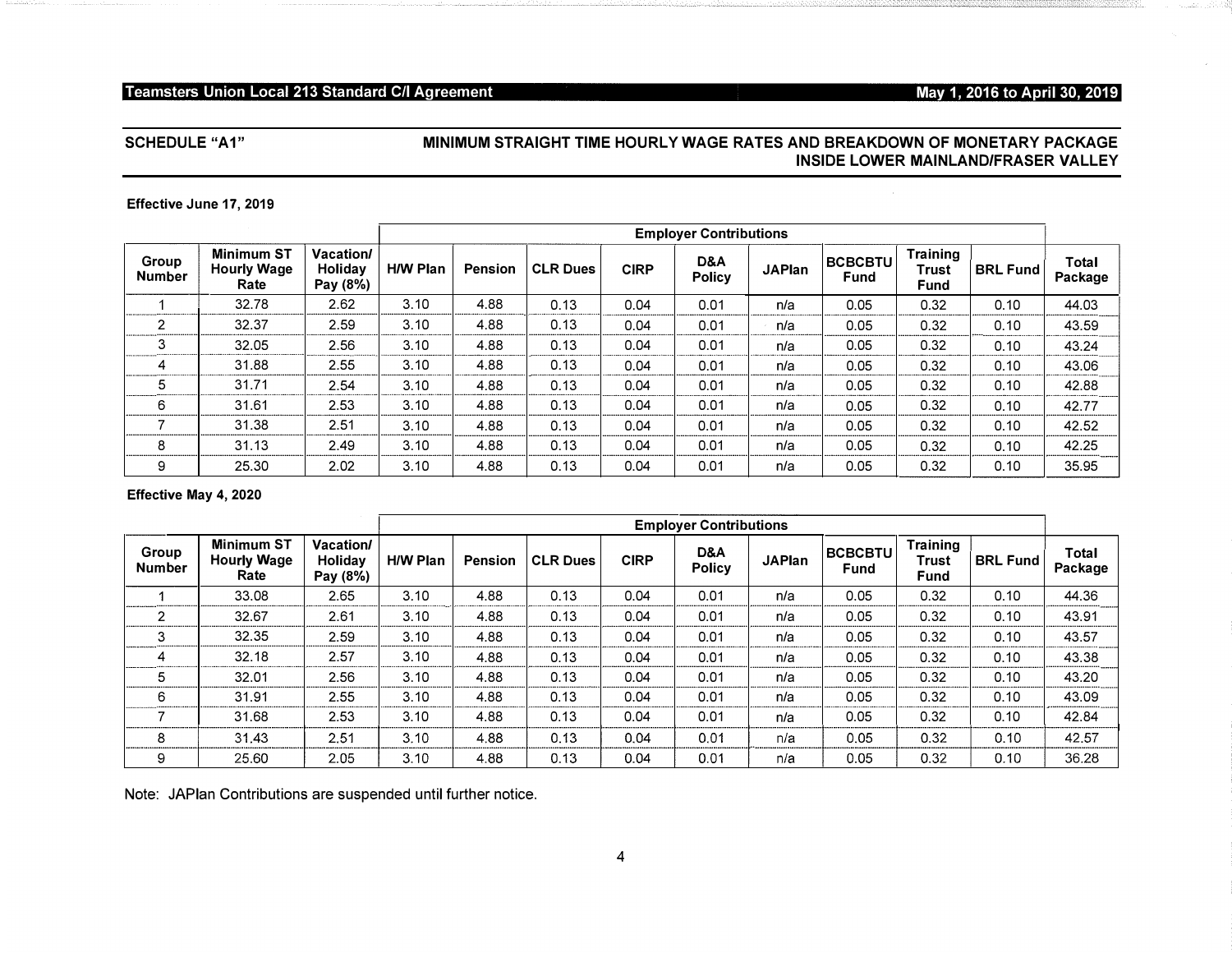# May 1, 2016 to April 30, 2019

# **SCHEDULE "A1"**

# MINIMUM STRAIGHT TIME HOURLY WAGE RATES AND BREAKDOWN OF MONETARY PACKAGE INSIDE LOWER MAINLAND/FRASER VALLEY (cont'd)

#### Effective May 3, 2021

|                        |                                                 |                                                |                 |                |                 |             | <b>Employer Contributions</b> |               |                        |                                  |                 |                  |
|------------------------|-------------------------------------------------|------------------------------------------------|-----------------|----------------|-----------------|-------------|-------------------------------|---------------|------------------------|----------------------------------|-----------------|------------------|
| Group<br><b>Number</b> | <b>Minimum ST</b><br><b>Hourly Wage</b><br>Rate | <b>Vacation/</b><br><b>Holidav</b><br>Pay (8%) | <b>H/W Plan</b> | <b>Pension</b> | <b>CLR Dues</b> | <b>CIRP</b> | D&A<br><b>Policy</b>          | <b>JAPlan</b> | <b>BCBCBTU</b><br>Fund | Training<br>Trust<br><b>Fund</b> | <b>BRL Fund</b> | Total<br>Package |
|                        | 33.38                                           | 2.67                                           | 3.10            | 4.88           | 0.13            | 0.04        | 0.01                          | n/a           | 0.05                   | 0.32                             | 0.10            | 44.68            |
| $\overline{2}$         | 32.97                                           | 2.64                                           | 3.10            | 4.88           | 0.13            | 0.04        | 0.01                          | n/a           | 0.05                   | 0.32                             | 0.10            | 44.24            |
| 3                      | 32.65                                           | 2.61                                           | 3.10            | 4.88           | 0.13            | 0.04        | 0.01                          | n/a           | 0.05                   | 0.32                             | 0.10            | 43.89            |
| 4                      | 32.48                                           | 2.60                                           | 3.10            | 4.88           | 0.13            | 0.04        | 0.01                          | n/a           | 0.05                   | 0.32                             | 0.10            | 43.71            |
| 5                      | 32.31                                           | 2.58                                           | 3.10            | 4.88           | 0.13            | 0.04        | 0.01                          | n/a           | 0.05                   | 0.32                             | 0.10            | 43.52            |
| 6                      | 32.21                                           | 2.58                                           | 3.10            | 4.88           | 0.13            | 0.04        | 0.01                          | n/a           | 0.05                   | 0.32                             | 0.10            | 43.42            |
|                        | 31.98                                           | 2.56                                           | 3.10            | 4.88           | 0.13            | 0.04        | 0.01                          | n/a           | 0.05                   | 0.32                             | 0.10            | 43.17            |
| 8                      | 31.73                                           | 2.54                                           | 3.10            | 4.88           | 0.13            | 0.04        | 0.01                          | n/a           | 0.05                   | 0.32                             | 0.10            | 42.90            |
| 9                      | 25.90                                           | 2.07                                           | 3.10            | 4.88           | 0.13            | 0.04        | 0.01                          | n/a           | 0.05                   | 0.32                             | 0.10            | 36.60            |

# Effective May 2, 2022

|                        |                                                 |                                  | <b>Employer Contributions</b> |         |                 |             |                      |               |                        |                                  |                 |                         |
|------------------------|-------------------------------------------------|----------------------------------|-------------------------------|---------|-----------------|-------------|----------------------|---------------|------------------------|----------------------------------|-----------------|-------------------------|
| Group<br><b>Number</b> | <b>Minimum ST</b><br><b>Hourly Wage</b><br>Rate | Vacation/<br>Holidav<br>Pay (8%) | <b>H/W Plan</b>               | Pension | <b>CLR Dues</b> | <b>CIRP</b> | D&A<br><b>Policy</b> | <b>JAPlan</b> | <b>BCBCBTU</b><br>Fund | <b>Training</b><br>Trust<br>Fund | <b>BRL Fund</b> | <b>Total</b><br>Package |
|                        | 33.68                                           | 2.69                             | 3.10                          | 4.88    | 0.13            | 0.04        | 0.01                 | n/a           | 0.05                   | 0.32                             | 0.10            | 45.00                   |
| $\overline{2}$         | 33.27                                           | 2.66                             | 3.10                          | 4.88    | 0.13            | 0.04        | 0.01                 | n/a           | 0.05                   | 0.32                             | 0.10            | 44.56                   |
| 3                      | 32.95                                           | 2.64                             | 3.10                          | 4.88    | 0.13            | 0.04        | 0.01                 | n/a           | 0.05                   | 0.32                             | 0.10            | 44.22                   |
| 4                      | 32.78                                           | 2.62                             | 3.10                          | 4.88    | 0.13            | 0.04        | 0.01                 | n/a           | 0.05                   | 0.32                             | 0.10            | 44.03                   |
| 5                      | 32.61                                           | 2.61                             | 3.10                          | 4.88    | 0.13            | 0.04        | 0.01                 | n/a           | 0.05                   | 0.32                             | 0.10            | 43.85                   |
| 6                      | 32.51                                           | 2.60                             | 3.10                          | 4.88    | 0.13            | 0.04        | 0.01                 | n/a           | 0.05                   | 0.32                             | 0.10            | 43.74                   |
|                        | 32.28                                           | 2.58                             | 3.10                          | 4.88    | 0.13            | 0.04        | 0.01                 | n/a           | 0.05                   | 0.32                             | 0.10            | 43.49                   |
| 8                      | 32.03                                           | 2.56                             | 3.10                          | 4.88    | 0.13            | 0.04        | 0.01                 | n/a           | 0.05                   | 0.32                             | 0.10            | 43.22                   |
| 9                      | 26.20                                           | 2.10                             | 3.10                          | 4.88    | 0.13            | 0.04        | 0.01                 | n/a           | 0.05                   | 0.32                             | 0.10            | 36.93                   |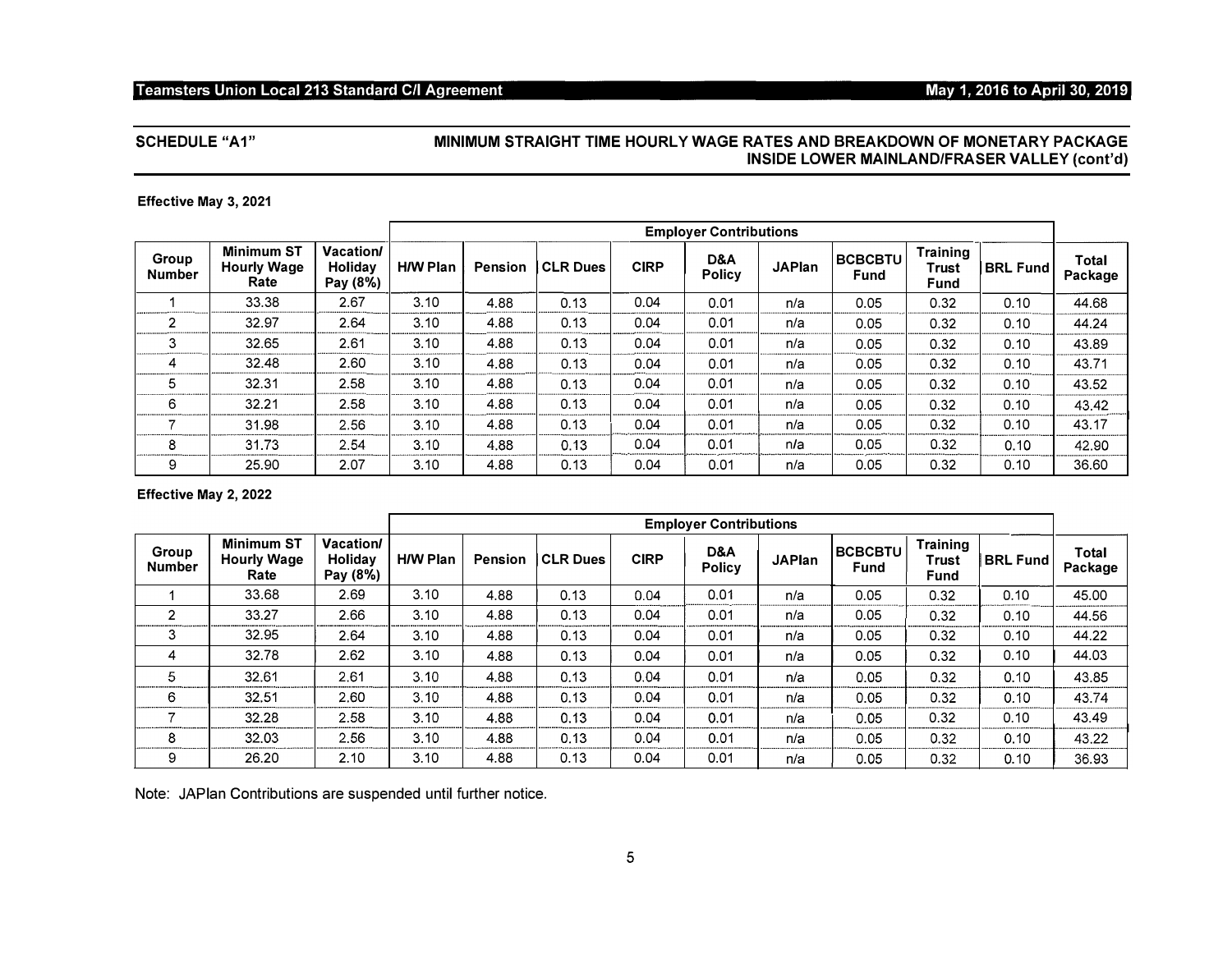# May 1, 2016 to April 30, 2019

# **SCHEDULE "A2"**

 $\langle \mu \nu \rangle \simeq \lambda \nu \omega \omega \omega$  .

# MINIMUM STRAIGHT TIME HOURLY WAGE RATES AND BREAKDOWN OF MONETARY PACKAGE **OUTSIDE LOWER MAINLAND/FRASER VALLEY**

#### Effective June 17, 2019

|                        |                                                 |                                         |                 |         |                 |             | <b>Employer Contributions</b> |               |                        |                           |                 |                  |
|------------------------|-------------------------------------------------|-----------------------------------------|-----------------|---------|-----------------|-------------|-------------------------------|---------------|------------------------|---------------------------|-----------------|------------------|
| Group<br><b>Number</b> | <b>Minimum ST</b><br><b>Hourly Wage</b><br>Rate | <b>Vacation/</b><br>Holidav<br>Pay (8%) | <b>H/W Plan</b> | Pension | <b>CLR Dues</b> | <b>CIRP</b> | D&A<br><b>Policy</b>          | <b>JAPlan</b> | <b>BCBCBTU</b><br>Fund | Training<br>Trust<br>Fund | <b>BRL Fund</b> | Total<br>Package |
|                        | 31.78                                           | 2.54                                    | 3.10            | 5.75    | 0.13            | 0.04        | 0.01                          | n/a           | 0.05                   | 0.32                      | 0.10            | 43.82            |
| 2                      | 31.37                                           | 2.51                                    | 3.10            | 5.75    | 0.13            | 0.04        | 0.01                          | n/a           | 0.05                   | 0.32                      | 0.10            | 43.38            |
| 3                      | 31.05                                           | 2.48                                    | 3.10            | 5.75    | 0.13            | 0.04        | 0.01                          | n/a           | 0.05                   | 0.32                      | 0.10            | 43.03            |
| 4                      | 30.88                                           | 2.47                                    | 3.10            | 5.75    | 0.13            | 0.04        | 0.01                          | n/a           | 0.05                   | 0.32                      | 0.10            | 42.85            |
| 5                      | 30.71                                           | 2.46                                    | 3.10            | 5.75    | 0.13            | 0.04        | 0.01                          | n/a           | 0.05                   | 0.32                      | 0.10            | 42.67            |
| 6                      | 30.61                                           | 2.45                                    | 3.10            | 5.75    | 0.13            | 0.04        | 0.01                          | n/a           | 0.05                   | 0.32                      | 0.10            | 42.56            |
|                        | 30.38                                           | 2.43                                    | 3.10            | 5.75    | 0.13            | 0.04        | 0.01                          | n/a           | 0.05                   | 0.32                      | 0.10            | 42.31            |
| 8                      | 30.13                                           | 2.41                                    | 3.10            | 5.75    | 0.13            | 0.04        | 0.01                          | n/a           | 0.05                   | 0.32                      | 0.10            | 42.04            |
| 9                      | 24.50                                           | 1.96                                    | 3.10            | 5.75    | 0.13            | 0.04        | 0.01                          | n/a           | 0.05                   | 0.32                      | 0.10            | 35.96            |

#### Effective May 4, 2020

|                        |                                                 |                                                | <b>Employer Contributions</b> |                |                 |             |               |               |                               |                                  |                 |                  |
|------------------------|-------------------------------------------------|------------------------------------------------|-------------------------------|----------------|-----------------|-------------|---------------|---------------|-------------------------------|----------------------------------|-----------------|------------------|
| Group<br><b>Number</b> | <b>Minimum ST</b><br><b>Hourly Wage</b><br>Rate | <b>Vacation/</b><br><b>Holidav</b><br>Pay (8%) | <b>H/W Plan</b>               | <b>Pension</b> | <b>CLR Dues</b> | <b>CIRP</b> | D&A<br>Policy | <b>JAPlan</b> | <b>BCBCBTU</b><br><b>Fund</b> | <b>Training</b><br>Trust<br>Fund | <b>BRL Fund</b> | Total<br>Package |
|                        | 32.08                                           | 2.57                                           | 3.10                          | 5.75           | 0.13            | 0.04        | 0.01          | n/a           | 0.05                          | 0.32                             | 0.10            | 44.15            |
| 2                      | 31.67                                           | 2.53                                           | 3.10                          | 5.75           | 0.13            | 0.04        | 0.01          | n/a           | 0.05                          | 0.32                             | 0.10            | 43.70            |
| 3                      | 31.35                                           | 2.51                                           | 3.10                          | 5.75           | 0.13            | 0.04        | 0.01          | n/a           | 0.05                          | 0.32                             | 0.10            | 43.36            |
| 4                      | 31.18                                           | 2.49                                           | 3.10                          | 5.75           | 0.13            | 0.04        | 0.01          | n/a           | 0.05                          | 0.32                             | 0.10            | 43.17            |
| 5                      | 31.01                                           | 2.48                                           | 3.10                          | 5.75           | 0.13            | 0.04        | 0.01          | n/a           | 0.05                          | 0.32                             | 0.10            | 42.99            |
| 6                      | 30.91                                           | 2.47                                           | 3.10                          | 5.75           | 0.13            | 0.04        | 0.01          | n/a           | 0.05                          | 0.32                             | 0.10            | 42.88            |
|                        | 30.68                                           | 2.45                                           | 3.10                          | 5.75           | 0.13            | 0.04        | 0.01          | n/a           | 0.05                          | 0.32                             | 0.10            | 42.63            |
| 8                      | 30.43                                           | 2.43                                           | 3.10                          | 5.75           | 0.13            | 0.04        | 0.01          | n/a           | 0.05                          | 0.32                             | 0.10            | 42.36            |
| 9                      | 24.80                                           | 1.98                                           | 3.10                          | 5.75           | 0.13            | 0.04        | 0.01          | n/a           | 0.05                          | 0.32                             | 0.10            | 36.28            |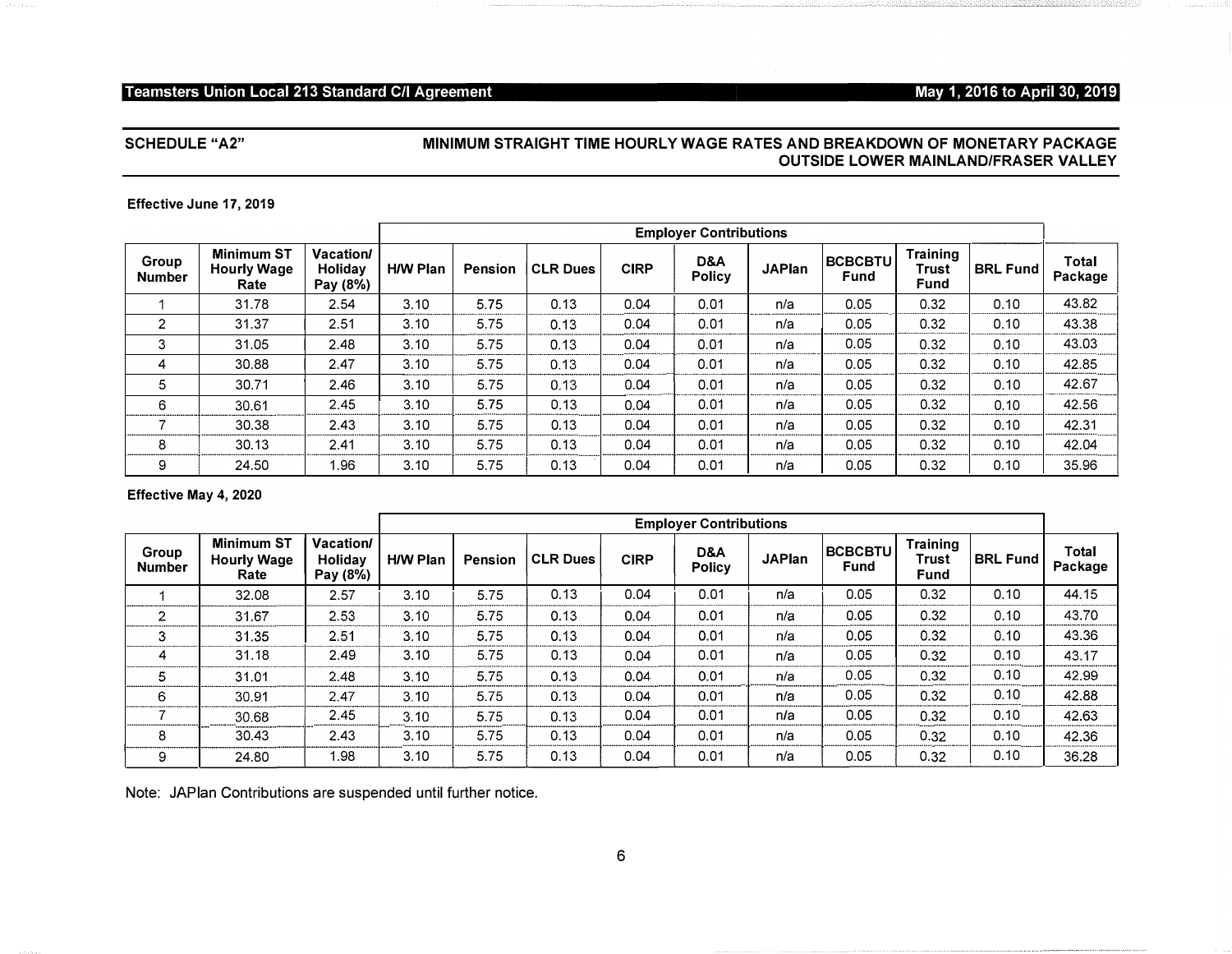# May 1, 2016 to April 30, 2019

# **SCHEDULE "A2"**

## MINIMUM STRAIGHT TIME HOURLY WAGE RATES AND BREAKDOWN OF MONETARY PACKAGE **OUTSIDE LOWER MAINLAND/FRASER VALLEY (cont'd)**

#### Effective May 3, 2021

|                        |                                                 |                                         |                 | <b>Employer Contributions</b> |                 |             |                      |               |                               |                                         |                 |                  |
|------------------------|-------------------------------------------------|-----------------------------------------|-----------------|-------------------------------|-----------------|-------------|----------------------|---------------|-------------------------------|-----------------------------------------|-----------------|------------------|
| Group<br><b>Number</b> | <b>Minimum ST</b><br><b>Hourly Wage</b><br>Rate | <b>Vacation/</b><br>Holidav<br>Pay (8%) | <b>H/W Plan</b> | <b>Pension</b>                | <b>CLR Dues</b> | <b>CIRP</b> | D&A<br><b>Policy</b> | <b>JAPlan</b> | <b>BCBCBTU</b><br><b>Fund</b> | <b>Training</b><br><b>Trust</b><br>Fund | <b>BRL Fund</b> | Total<br>Package |
|                        | 32.38                                           | 2.59                                    | 3.10            | 4.88                          | 0.13            | 0.04        | 0.01                 | n/a           | 0.05                          | 0.32                                    | 0.10            | 43.60            |
| 2                      | 31.97                                           | 2.56                                    | 3.10            | 4.88                          | 0.13            | 0.04        | 0.01                 | n/a           | 0.05                          | 0.32                                    | 0.10            | 43.16            |
| 3                      | 31.65                                           | 2.53                                    | 3.10            | 4.88                          | 0.13            | 0.04        | 0.01                 | n/a           | 0.05                          | 0.32                                    | 0.10            | 42.81            |
| 4                      | 31.48                                           | 2.52                                    | 3.10            | 4.88                          | 0.13            | 0.04        | 0.01                 | n/a           | 0.05                          | 0.32                                    | 0.10            | 42.63            |
| 5                      | 31.31                                           | 2.50                                    | 3.10            | 4.88                          | 0.13            | 0.04        | 0.01                 | n/a           | 0.05                          | 0.32                                    | 0.10            | 42.44            |
| 6                      | 31.21                                           | 2.50                                    | 3.10            | 4.88                          | 0.13            | 0.04        | 0.01                 | n/a           | 0.05                          | 0.32                                    | 0.10            | 42.34            |
|                        | 30.98                                           | 2.48                                    | 3.10            | 4.88                          | 0.13            | 0.04        | 0.01                 | n/a           | 0.05                          | 0.32                                    | 0.10            | 42.09            |
| 8                      | 30.73                                           | 2.46                                    | 3.10            | 4.88                          | 0.13            | 0.04        | 0.01                 | n/a           | 0.05                          | 0.32                                    | 0.10            | 41.82            |
| 9                      | 25.10                                           | 2.01                                    | 3.10            | 4.88                          | 0.13            | 0.04        | 0.01                 | n/a           | 0.05                          | 0.32                                    | 0.10            | 35.74            |

#### Effective May 2, 2022

|                        |                                                 |                                         | <b>Employer Contributions</b> |                |                 |             |                      |               |                               |                                         |                 |                  |
|------------------------|-------------------------------------------------|-----------------------------------------|-------------------------------|----------------|-----------------|-------------|----------------------|---------------|-------------------------------|-----------------------------------------|-----------------|------------------|
| Group<br><b>Number</b> | <b>Minimum ST</b><br><b>Hourly Wage</b><br>Rate | <b>Vacation/</b><br>Holidav<br>Pay (8%) | <b>H/W Plan</b>               | <b>Pension</b> | <b>CLR Dues</b> | <b>CIRP</b> | D&A<br><b>Policy</b> | <b>JAPlan</b> | <b>BCBCBTU</b><br><b>Fund</b> | <b>Training</b><br>Trust<br><b>Fund</b> | <b>BRL Fund</b> | Total<br>Package |
|                        | 32.68                                           | 2.61                                    | 3.10                          | 4.88           | 0.13            | 0.04        | 0.01                 | n/a           | 0.05                          | 0.32                                    | 0.10            | 43.92            |
| 2                      | 32.27                                           | 2.58                                    | 3.10                          | 4.88           | 0.13            | 0.04        | 0.01                 | n/a           | 0.05                          | 0.32                                    | 0.10            | 43.48            |
| 3                      | 31.95                                           | 2.56                                    | 3.10                          | 4.88           | 0.13            | 0.04        | 0.01                 | n/a           | 0.05                          | 0.32                                    | 0.10            | 43.14            |
| 4                      | 31.78                                           | 2.54                                    | 3.10                          | 4.88           | 0.13            | 0.04        | 0.01                 | n/a           | 0.05                          | 0.32                                    | 0.10            | 42.95            |
| 5                      | 31.61                                           | 2.53                                    | 3.10                          | 4.88           | 0.13            | 0.04        | 0.01                 | n/a           | 0.05                          | 0.32                                    | 0.10            | 42.77            |
| 6                      | 31.51                                           | 2.52                                    | 3.10                          | 4.88           | 0.13            | 0.04        | 0.01                 | n/a           | 0.05                          | 0.32                                    | 0.10            | 42.66            |
|                        | 31.28                                           | 2.50                                    | 3.10                          | 4.88           | 0.13            | 0.04        | 0.01                 | n/a           | 0.05                          | 0.32                                    | 0.10            | 42.41            |
| 8                      | 31.03                                           | 2.48                                    | 3.10                          | 4.88           | 0.13            | 0.04        | 0.01                 | n/a           | 0.05                          | 0.32                                    | 0.10            | 42.14            |
| 9                      | 25.40                                           | 2.03                                    | 3.10                          | 4.88           | 0.13            | 0.04        | 0.01                 | n/a           | 0.05                          | 0.32                                    | 0.10            | 36.06            |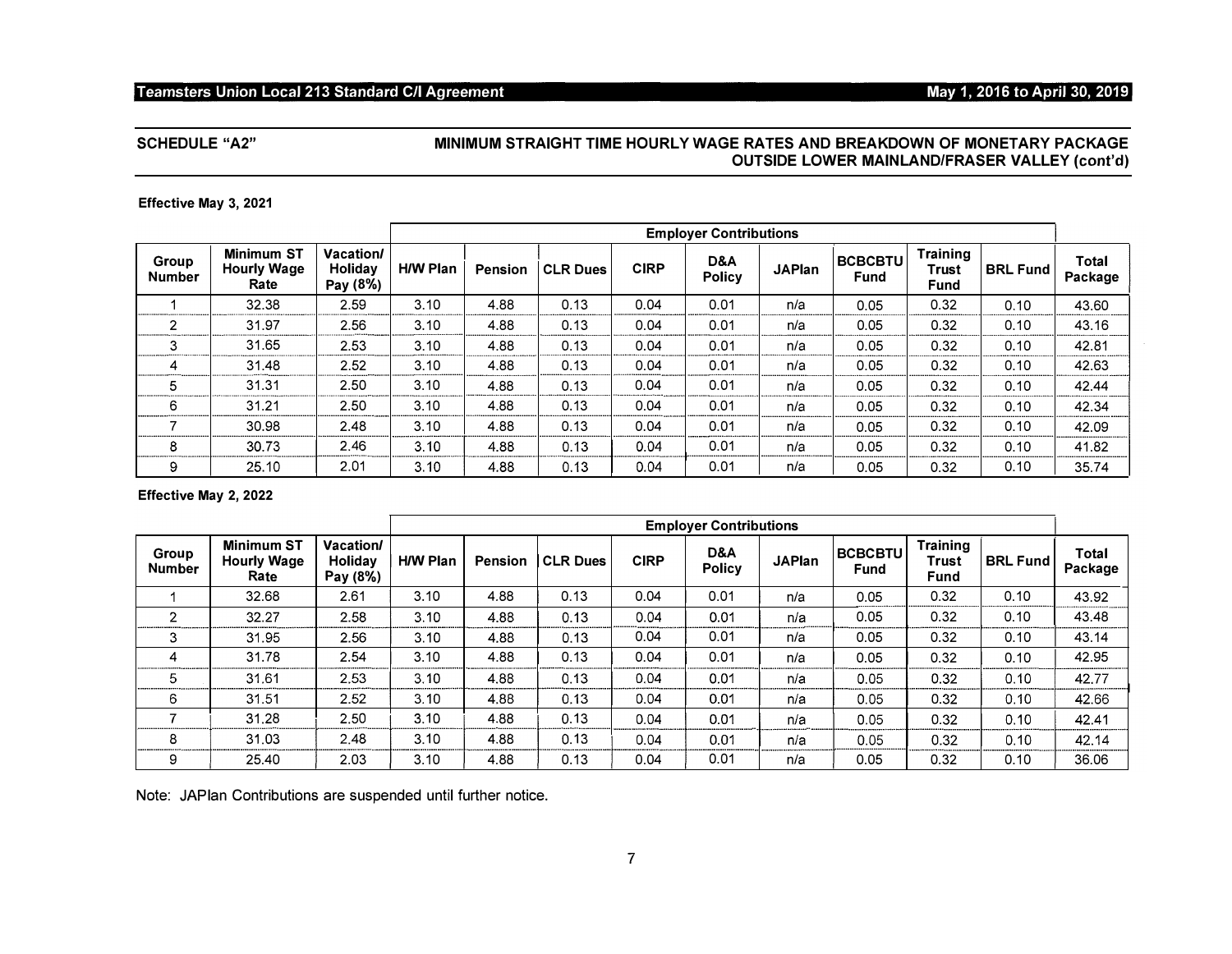# May 1, 2016 to April 30, 2019

# **SCHEDULE "B1"**

# **EMPLOYER CONTRIBUTIONS AND EMPLOYEE DEDUCTIONS PROVINCE WIDE**

Schedule "B1" shall apply to all Commercial/Institutional projects province-wide.

| <b>Employer Contributions</b>             |                | June 17, 2019 | May 4, 2020 | May 3, 2021 | May 2, 2022 |
|-------------------------------------------|----------------|---------------|-------------|-------------|-------------|
| Health & Welfare Plan                     |                | 3.10          | 3.10        | 3.10        | 3.10        |
| <b>Pension Plan</b>                       |                | 4.88          | 4.88        | 4.88        | 4.88        |
| <b>CLR Dues</b>                           |                | 0.13          | 0.13        | 0.13        | 0.13        |
| Construction Industry Rehab Plan (CIRP)   |                | 0.04          | 0.04        | 0.04        | 0.04        |
| Drug & Alcohol Policy Fund (D&A)          |                | 0.01          | 0.01        | 0.01        | 0.01        |
| Jurisdictional Assignment Plan (JAPlan)   |                | n/a           | n/a         | n/a         | n/a         |
| <b>BCBCBTU Fund</b>                       |                | 0.05          | 0.05        | 0.05        | 0.05        |
| Training Trust Fund                       |                | 0.32          | 0.32        | 0.32        | 0.32        |
| Building, Recreation & Legal Fund         |                | 0.10          | 0.10        | 0.10        | 0.10        |
| <b>Total Employer Contributions</b>       |                | 8.63          | 8.63        | 8.63        | 8.63        |
| <b>Employee Deductions</b>                |                |               |             |             |             |
| CIRP                                      |                | 0.04          | 0.04        | 0.04        | 0.04        |
| Working Dues                              |                | 0.75          | 0.75        | 0.75        | 0.75        |
| <b>BCYT Fund</b>                          |                | 0.10          | 0.10        | 0.10        | 0.10        |
| <b>Total Employee Deductions</b>          |                | 0.89          | 0.89        | 0.89        | 0.89        |
| <b>Total Employer Hourly Remittances:</b> | <b>ST</b>      | 9.52          | 9.52        | 9.52        | 9.52        |
|                                           | <b>1.5X OT</b> | 9.52          | 9.52        | 9.52        | 9.52        |
|                                           | 2x OT          | 9.52          | 9.52        | 9.52        | 9.52        |

# Notes:

All Employer Contributions and Employee Deductions calculated based on "hours worked".<br>JAPlan Contributions are suspended until further notice.

Employer Contribution to the Pension Plan for employees classified as Warehouse Trainee Class IV shall be 80% of the required amount.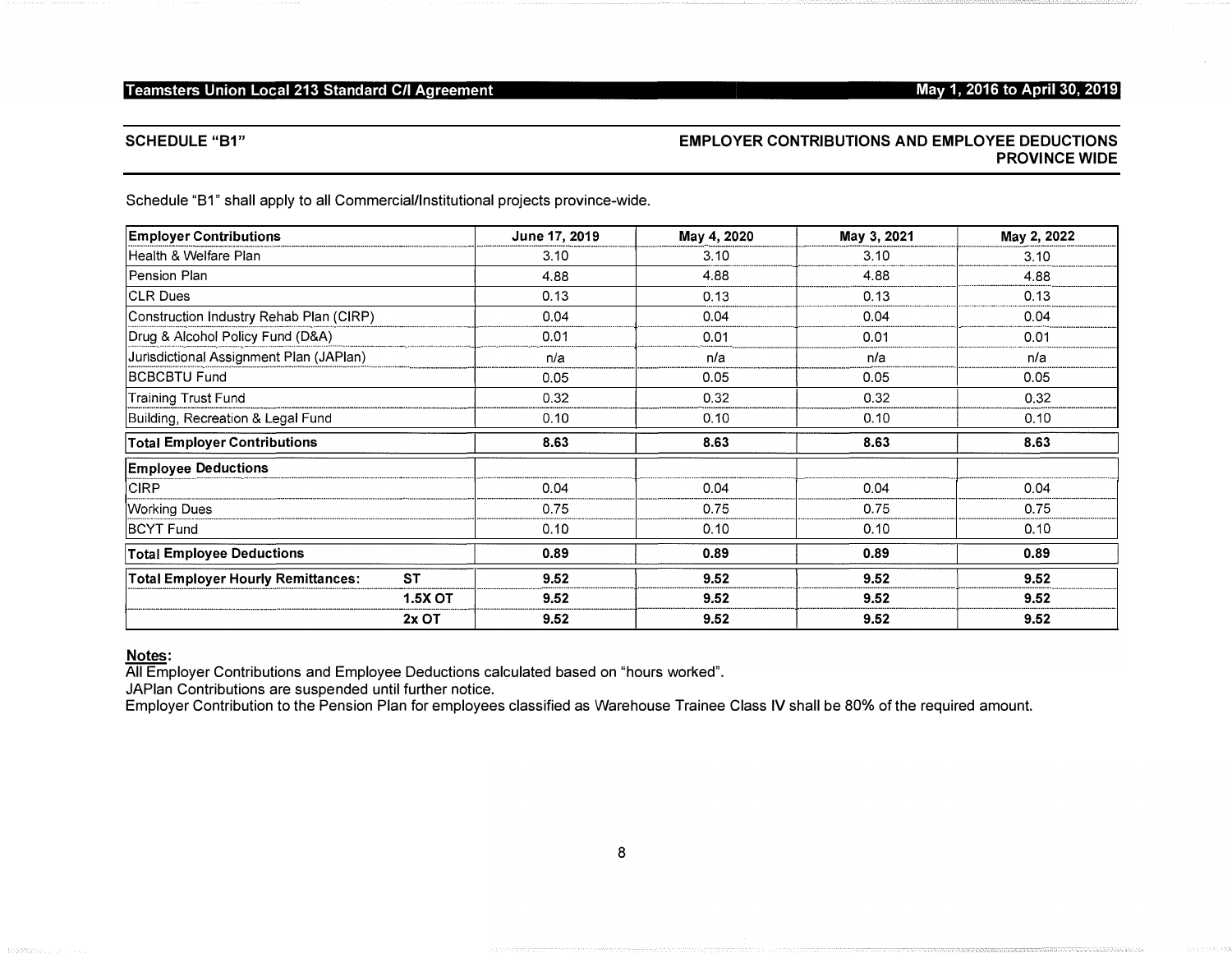## May 1, 2016 to April 30, 2019

## **SCHEDULE "B2"**

# **EMPLOYER CONTRIBUTIONS & EMPLOYEE DEDUCTIONS - DEPENDANT CONTRACTORS PROVINCE WIDE**

Schedule "B2" shall apply to dependant contractors on all Commercial/institutional projects province-wide.

| <b>Employer Contributions</b>             |                | June 17, 2019 | May 4, 2020 | May 3, 2021 | May 2, 2022 |
|-------------------------------------------|----------------|---------------|-------------|-------------|-------------|
| <b>CLR Dues</b>                           |                | 0.13          | 0.13        | 0.13        | 0.13        |
| Construction Industry Rehab Plan (CIRP)   |                | 0.04          | 0.04        | 0.04        | 0.04        |
| Drug & Alcohol Policy Fund (D&A)          |                | 0.01          | 0.01        | 0.01        | 0.01        |
| <b>BCBCBTU Fund</b>                       |                | 0.05          | 0.05        | 0.05        | 0.05        |
| <b>Training Trust Fund</b>                |                | 0.32          | 0.32        | 0.32        | 0.32        |
| Building, Recreation & Legal Fund         |                | 0.10          | 0.10        | 0.10        | 0.10        |
| <b>Total Employer Contributions</b>       |                | 0.65          | 0.65        | 0.65        | 0.65        |
| <b>Employee Deductions</b>                |                |               |             |             |             |
| <b>CIRP</b>                               |                | 0.04          | 0.04        | 0.04        | 0.04        |
| <b>Working Dues</b>                       |                | 0.75          | 0.75        | 0.75        | 0.75        |
| BCYT Fund                                 |                | 0.10          | 0.10        | 0.10        | 0.10        |
| <b>Total Employee Deductions</b>          |                | 0.89          | 0.89        | 0.89        | 0.89        |
| <b>Total Employer Hourly Remittances:</b> | <b>ST</b>      | 1.54          | 1.54        | 1.54        | 1.54        |
|                                           | <b>1.5X OT</b> | 1.54          | 1.54        | 1.54        | 1.54        |
|                                           | 2x OT          | 1.54          | 1.54        | 1.54        | 1.54        |

# Notes:

Pension Plan calculated based on hours earned, all other Employer Contributions and Employee Deductions calculated based on "hours worked". JAPlan Contributions are suspended until further notice.

Employer Contribution to the Pension Plan for employees classified as Warehouse Trainee Class IV shall be 80% of the required amount.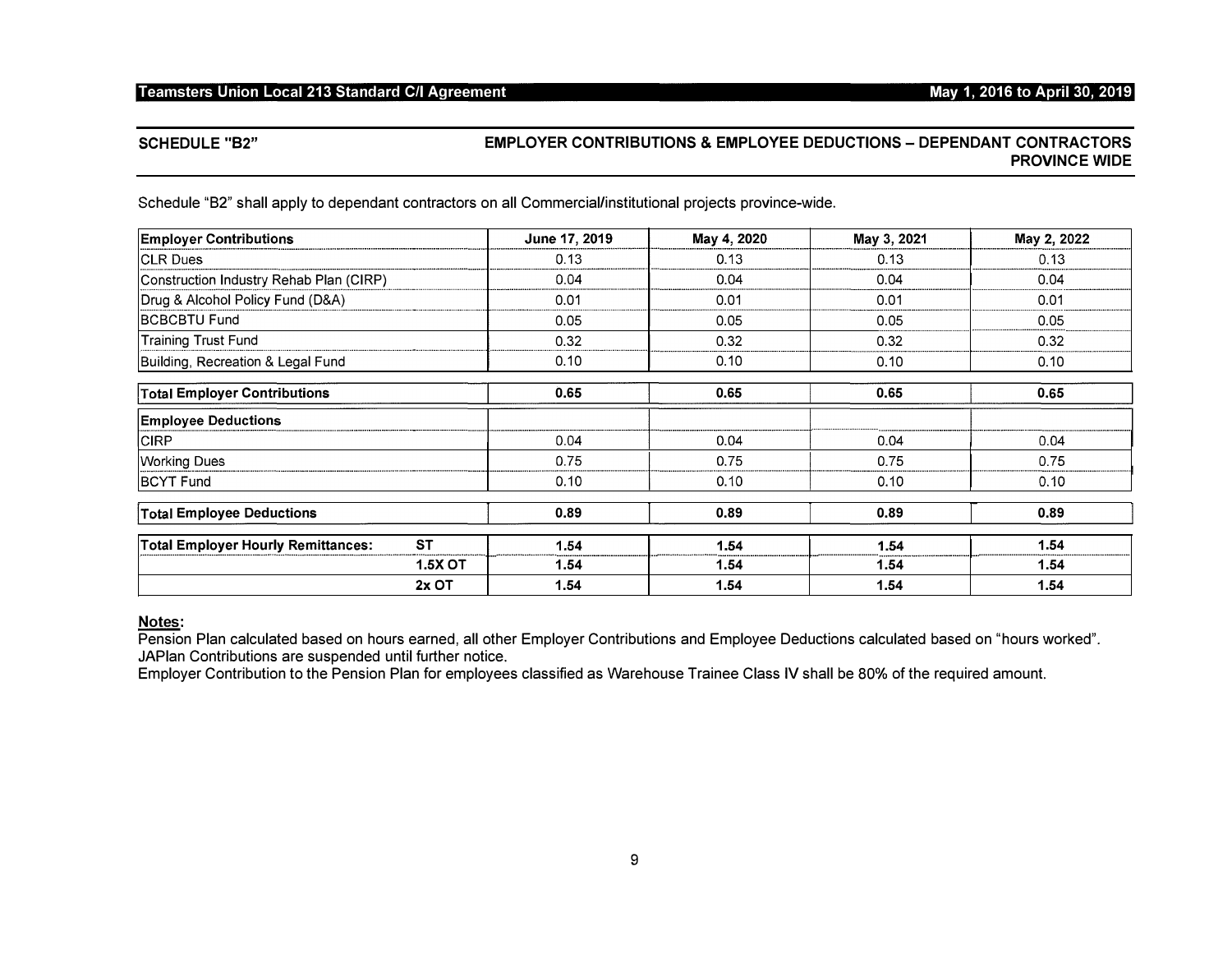# SCHEDULE "C" - GROUP DESCRIPTIONS

Schedule "C" shall apply to all Commercial/lntuitional projects province wide.

#### Group 1

- Bottom Dumps all makes Trailers and Semi-Trailers Dumps sixty-five (65) yards to eighty-five (85) yards (add twenty-two cents (\$0.22) for each additional twenty (20) yards)
- End Dump Trucks (measured capacity of dump, but including side boards if used) sixty (60) yards less than seventy-two (72) yards (add ten cents (\$0.10) for each additional twelve (12) yards) \*
- Lowbeds over 150 tons
- Warehouseman Class I (See Addendum for Job Description)

#### Group 2

- Bottom Dumps all makes Trailers and Semi-Trailers Dumps forty-five (45) yards to sixty-five (65) yards
- Concrete Buggies, scootcrete or converted equipment, whichever is greater sixteen (16) yards and over
- End Dump Trucks (measured capacity of dump, but including side boards if used) thirty-six (36) yards - less than sixty (60) yards \*

#### Group 3

- End Dump Trucks (measured capacity of dump, but including side boards if used) twenty-four (24) yards - less than thirty-six (36) yards \*
- Logging Trucks
- Transit Mixers, agitators, mobile mix and all other similar vehicles over thirteen (13) yards

#### Group 4

- Concrete Buggies, scootcrete or converted equipment, whichever is greater ten (10) yards up to sixteen (16) yards
- End Dump Trucks (measured capacity of dump but including side boards if used) twelve (12) yards less than twenty-four  $(24)$  yards  $*$
- Lowbeds 100 tons and up to 150 tons
- Straddle Carriers, if equipped with crane
- Transit Mixers, agitators, mobile mix and all other similar vehicles nine (9) yards and up to thirteen (13) yards
- Warehouseman Class II (See Addendum for Job Description)

#### Group 5

- Bottom Dumps, all makes, Trailers and Semi-Trailers Dumps less than forty-five (45) yards
- Load Lugger and similar equipment three (3) tons and over
- Lowbeds up to one hundred (100) tons
- Straddle Carriers
- Large Tilt Trailers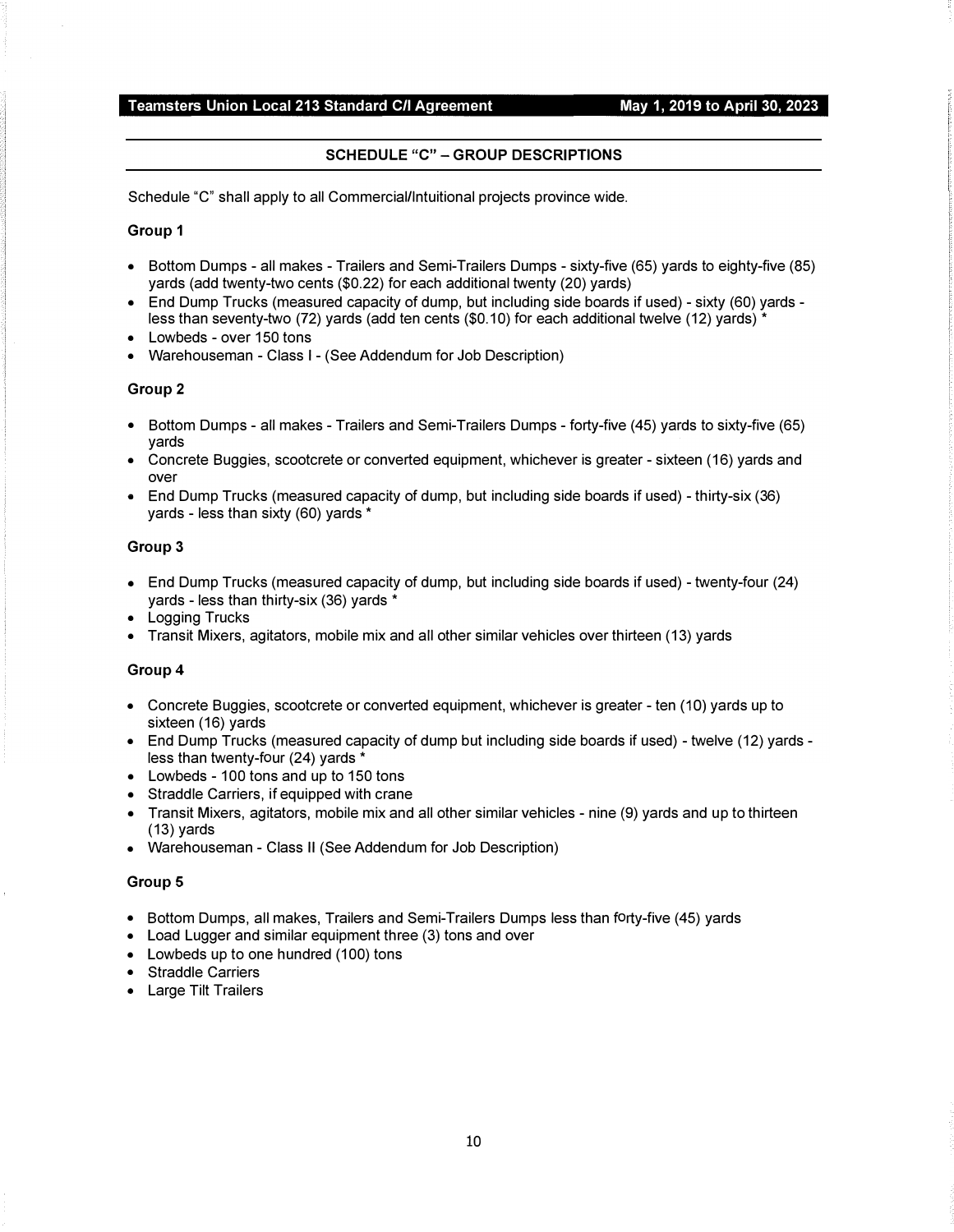## SCHEDULE "C" - GROUP DESCRIPTIONS (cont'd)

#### Group 6

- "A" Frame; Swedish Type Truck Crane; Pitman; Hiab and Stringer; Boom Trucks; Semi-Trailer with Hiab, etc. (excluding pup trailer units) over five (5) tons lifting capacity
- Concrete Buggies, scootcrete or converted equipment, whichever is greater up to ten (10) yards
- End Dump Trucks (measured capacity of dump, but including side boards if used) eight (8) yards less than twelve (12) yards \*
- Nodwells, Bombardiers and similar equipment
- Service Truck Driver
- Transit Mixers, agitators, mobile mix and all other similar vehicles up to nine (9) yards

#### Group 7

- "A" Frame; Swedish Type Truck Crane; Pitman; Hiab and Stringer; Boom Trucks; Semi-Trailer with Hiab, etc. (excluding pup trailer units) up to and including five (5) tons lifting capacity
- Asphalt Spray Trucks Semi-Trailers
- Dispatcher
- Dumptors (Mules)
- End Dump Trucks (measured capacity of dump, but including side boards if used) less than eight (8) yards\*
- Flat Deck Trucks ten (10) tons and over
- Forklifts, Lumber stackers, cranemobiles, etc. over four (4) tons lifting capacity
- Fuel trucks four thousand (4,000) gallons and over (does not include semis or trailers)
- Semi-Trailers, Pole Trailers
- Water Trucks four thousand (4,000) gallons and over (does not include semis or trailers)

#### Group 8

- Asphalt Spray Trucks
- Farm type Tractors
- Flat Deck Trucks up to ten (10) tons
- Forklifts, Lumber stackers, cranemobiles, etc. up to and including four (4) tons lifting capacity
- Fuel trucks up to four thousand (4,000) gallons
- Manhaul, Crummie, Bus and all equipment transporting personnel (requires "Class 2" Licence)
- Power Wagons (with and without winch)
- Water Trucks up to four thousand (4,000) gallons
- Warehouseman Class Ill (See Addendum for Job Description)

#### Group 9

- Pickup and Panel Trucks and Pilot cars and similar equipment
- Warehouse Trainee Class IV (See Addendum for Job Description)<sup>1</sup>
- 1. Employer contribution to the Pension Plan for employees classified as Warehouse Trainee Class IV shall be eighty percent (80%) of the otherwise required amount

#### \* Note Re: End Dump Trucks

- End Dump Trucks equipped with side winders add ten cents (\$0.10) per hour
- End Dump Trucks with Small Tilt Trailer add ten cents (\$0.10) per hour
- End Dump Trucks with Pup Trailer add thirty cents (\$0.30) per hour